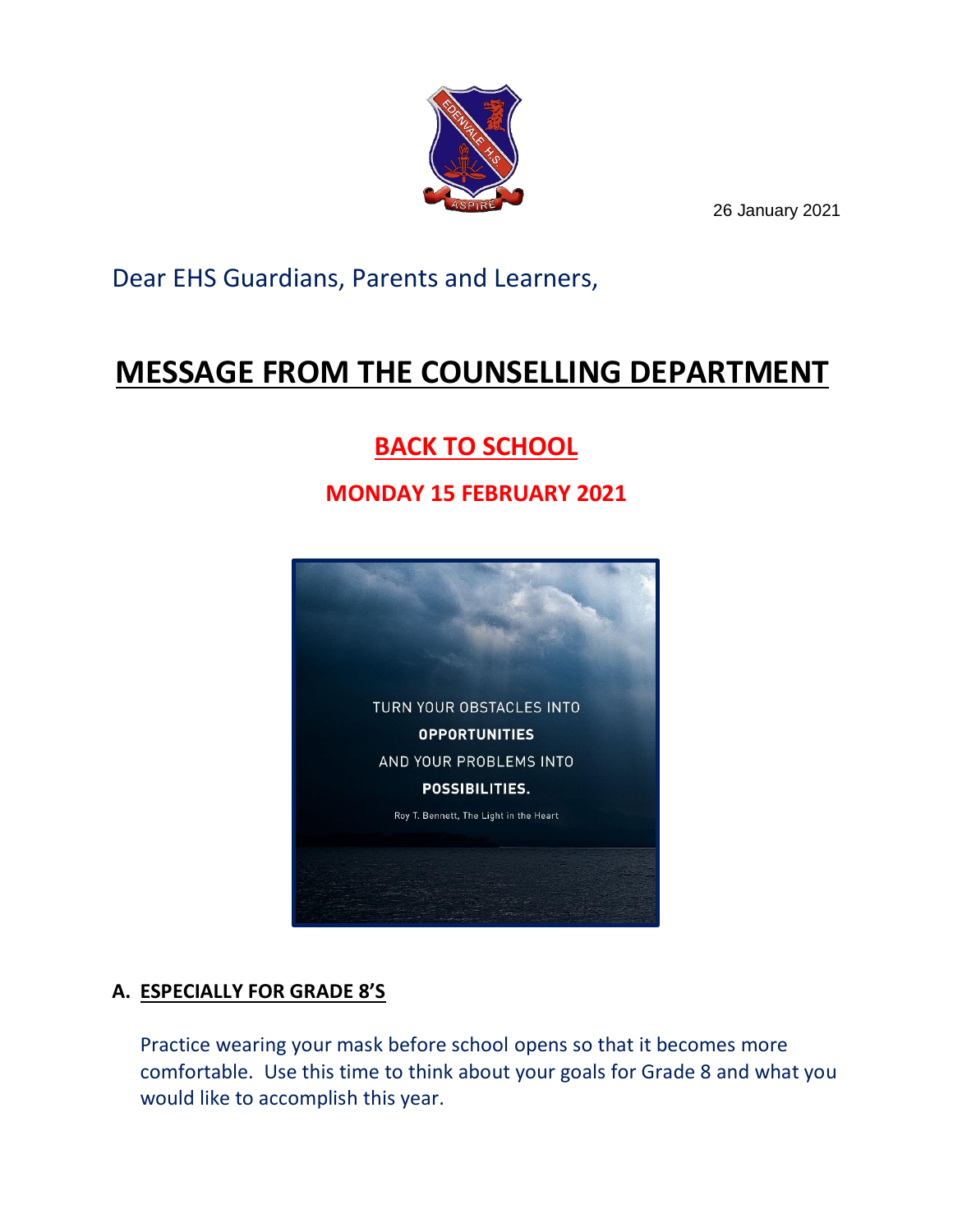#### **B. THANK YOU TO PARENTS**

Before we address the return of learners on Monday the 15<sup>th</sup> of January 2021, we would like to salute all parents for supporting your children during lockdown – and assisting them with their online school work to the best of your ability.

This is something which many of you were previously not exposed to and we understand that at times, this may have caused additional stress, whilst you were possibly working yourself and having to run your households in new and restricted ways.

#### **C. LEARNERS' NEEDS**

Before their return to school, we would like to reassure you that EHS will be comprehensively addressing both learners' physical health and emotional wellbeing from day 1 onwards.

The Counselling Department will be on standby to deal with any fears/worries which may surface, on a one-to-one basis. We have two full-time counsellors and one part-time counsellor.

#### **D. STAFF READINESS**

Last year, EHS teachers were briefed by a Medical Expert on Covid-19 in order to provide them with a thorough understanding of the virus and how it should be managed in a school setting (in line with Department of Education protocol).

An EHS Employee Wellness Programme was also launched in 2020 to support teachers and other school staff. This ongoing backing strengthens our Team – and thereby ensures that learners receive our best attention and care.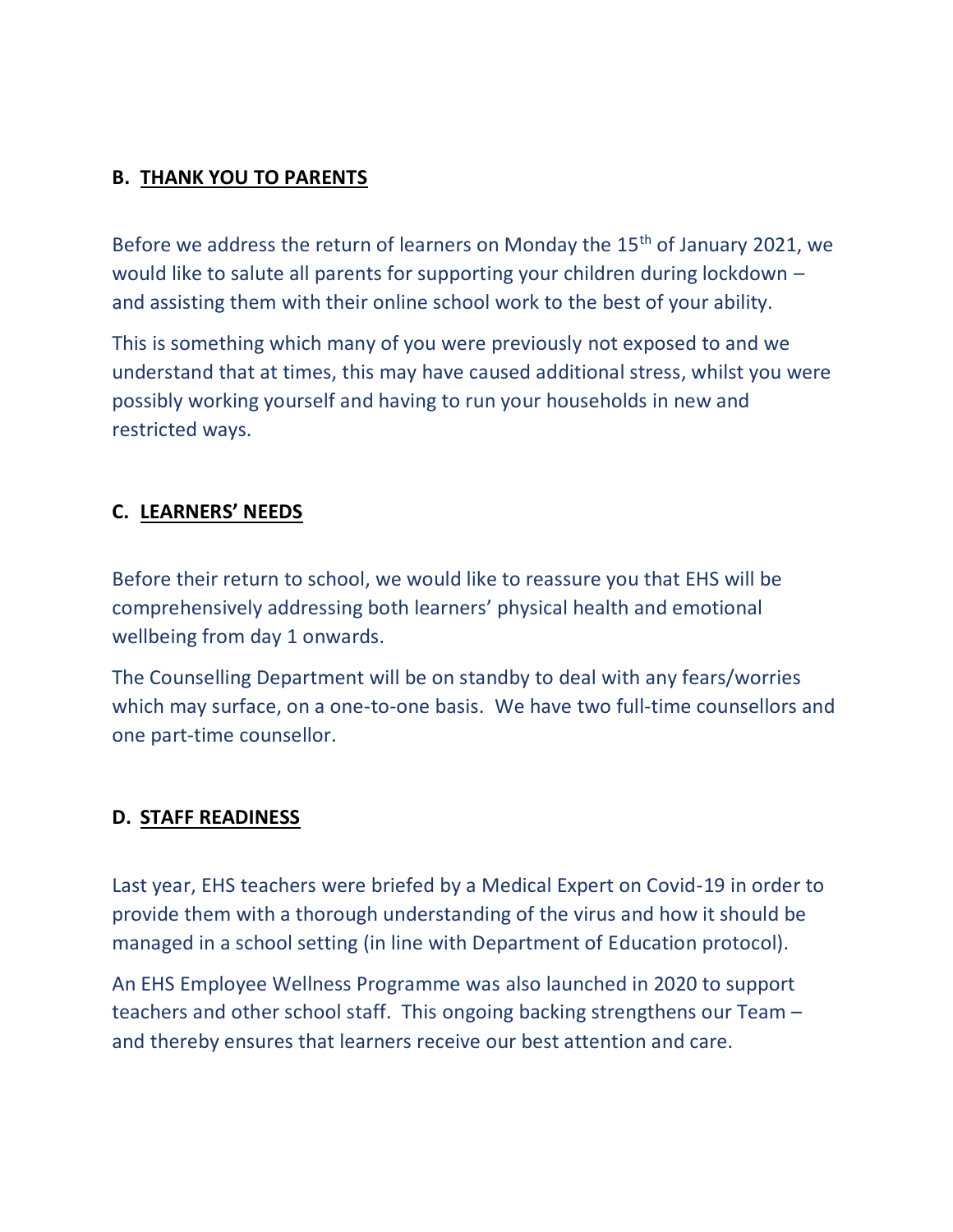#### **E. CLARITY REGARDING THE VIRUS ITSELF**

If any questions regarding Covid-19 remain in your mind, we would recommend that you review the following website: [www.sacoronavirus.co.za.](http://www.sacoronavirus.co.za/) It contains various resources, an emergency hotline and tool kits for coping as well as news and updates.

#### **F. IF YOU ARE CONCERNED OR NEED COUNSELLING**

From Tuesday 26 January onwards, you may contact the Counselling Department if you're concerned about your child, or you're an EHS learner wanting to set up a telephonic/online counselling session for yourself. You are also welcome to refer a friend if you're worried about them. Please contact:

- **Mrs K. Hartel** (Head of Counselling, Social Worker) at **[khartel@edenvalehigh.co.za](mailto:khartel@edenvalehigh.co.za)**; or
- **Ms J. Padarath** (Registered Counsellor) at **[jpadarath@edenvalehigh.co.za](mailto:jpadarath@edenvalehigh.co.za)**.

We will be available on week days from 09h00-12h00 for counselling and/or enquiries. Our part-time colleague, **Mr J. Sinclair** will be available during similar times until school opens. He may be contacted at **[jsinclair@edenvalehigh.co.za](mailto:jsinclair@edenvalehigh.co.za)**.

**\*\*\*** Also, check out our '**EHS Counselling Department' Google Classroom.** The access code is: k4325ah. (Here we will be uploading various practices to increase positivity and other tools to help you manage your thoughts and emotions).

#### **G. COPING AT HOME WITH ONGOING LOCKDOWN**

The EHS Counselling Department would like to offer some suggestions and coping skills for daily living during lockdown, which we hope will aid in supporting your psychological and emotional wellbeing at home. At the end of this document we have also listed some organizations which you may contact for assistance if necessary.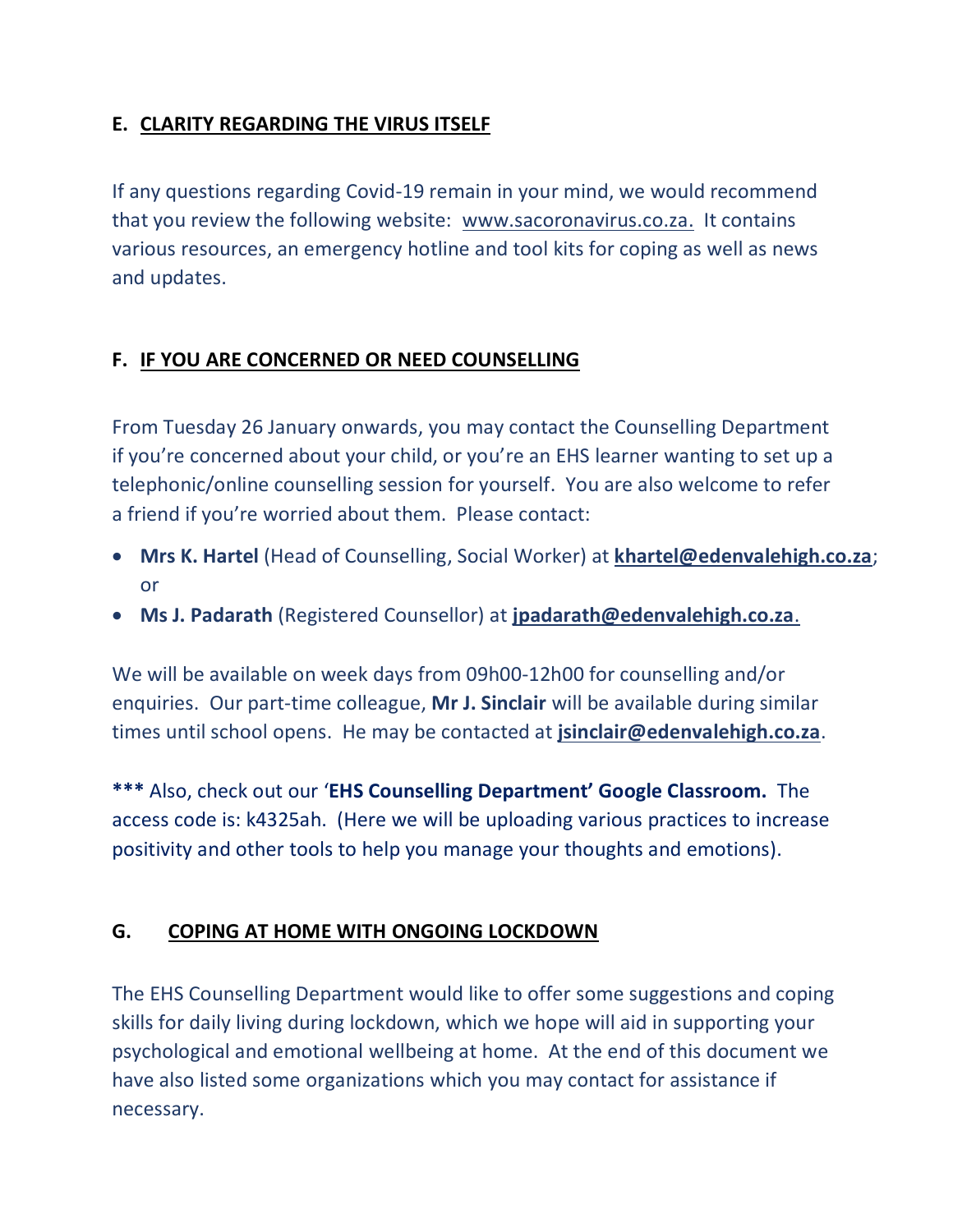#### **HELPFUL TIPS FOR DAILY LIVING**

- **1.** Accept that **some anxiety and fear is normal** none of us are immune to these feelings. Try to identify and allow all of your feelings rather than deny them. Try to be kind to yourself. This includes being in tune with yourself, acknowledging your feelings and validating them.
- **2. Take a few minutes to assess yourself every day.** Check in with yourself in the mornings & evenings, asking yourself how you are. At the end of each day, reflect on your experiences and set your intentions for the following day.
- **3.** If you notice that you are upset or anxious, **sit still for a few moments** and breathe deeply into your body, imagining that you're receiving whatever it is that you need, say peace and calm. You may even use this time to offer yourself kind affirmations such as, may I be happy, may I be healthy, may I be safe, may I live with ease.

These self-awareness exercises may be used several times a day during times of extreme stress. (Take some relaxation time after the check-in if your stress levels are very high).

- **4.** Once you've acknowledged them to yourself, **it's helpful to share your thoughts and feelings** with family or friends so that you give them the opportunity to support you.
- **5. Try to find a balance.** Now more than ever, make an effort to introduce balance into your daily life and work-space. **Stay on top of things** but know when to take a break (your personal daily check-ins will help with this).
- **6.** The easiest way to bring balance into your life is to set up a **daily routine**. Plan your work and your rest/relaxation around any other activities which you may wish, or need to complete every day. Allocating the same time each day for school work will help you to stay committed and focused.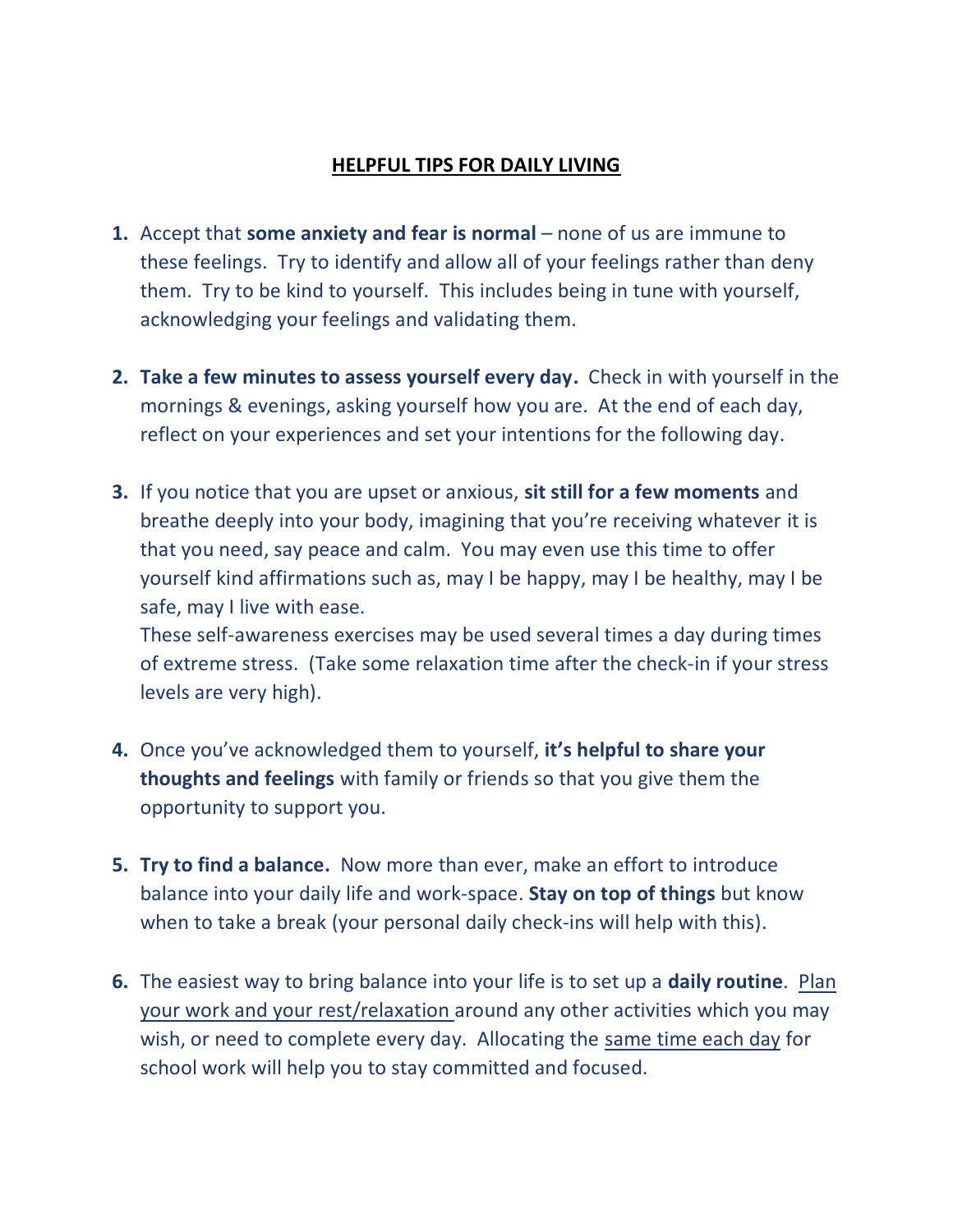- *7.* **Learners, you must log onto Google classroom and the school Communicator, to see what work has been posted.** *If you do not have internet access or the financial means to participate online, please ask your parent/guardian to contact Mrs Hartel (email above), so that we may track learners who are at a genuine disadvantage.*
- **8. Eat healthily, get enough sleep, exercise regularly.** Stressful times can result in healthy routines being disrupted, or the development of unusual habits such as comfort eating. Try not to fall into any behavior patterns which are unhelpful for you, or your companions at home. Try to eat regular, healthy meals and snacks to keep your energy up.

Getting enough sleep is of the utmost importance, however watch out not to sleep too much as this is a form of avoidance and will reduce your motivation levels.

**9. Try to exercise more regularly** when you are stressed - happy endorphins are released into your body when you exert yourself and your workout will also give you more energy. A minimum of 20 minutes 3 times per week is recommended to get these positive juices flowing.

There are plenty of **home exercise routines** you can follow online which don't require any equipment, just using your own body weight. If you would like an expert to recommend basic exercises for you, you may contact Mrs Hartel (email above) and she will arrange for the LO Sport Department to contact you directly.

- **10.Keep up with social connections.** Do not underestimate the power of meaningful interactions. Use social media intentionally, only to keep up to date and sustain your relationships – it's important to surround yourself with positive vibes and good news.
- **11.Steer clear** of social media **forums which promote fear and panic** they are harmful for your mental health. Also be careful not to waste too much time on social media as it is often a negative distraction which can become obsessive. (When interacting with others on Whatsapp or any other social platform ask yourself, does this **truly benefit** me or those around me? If not, disengage).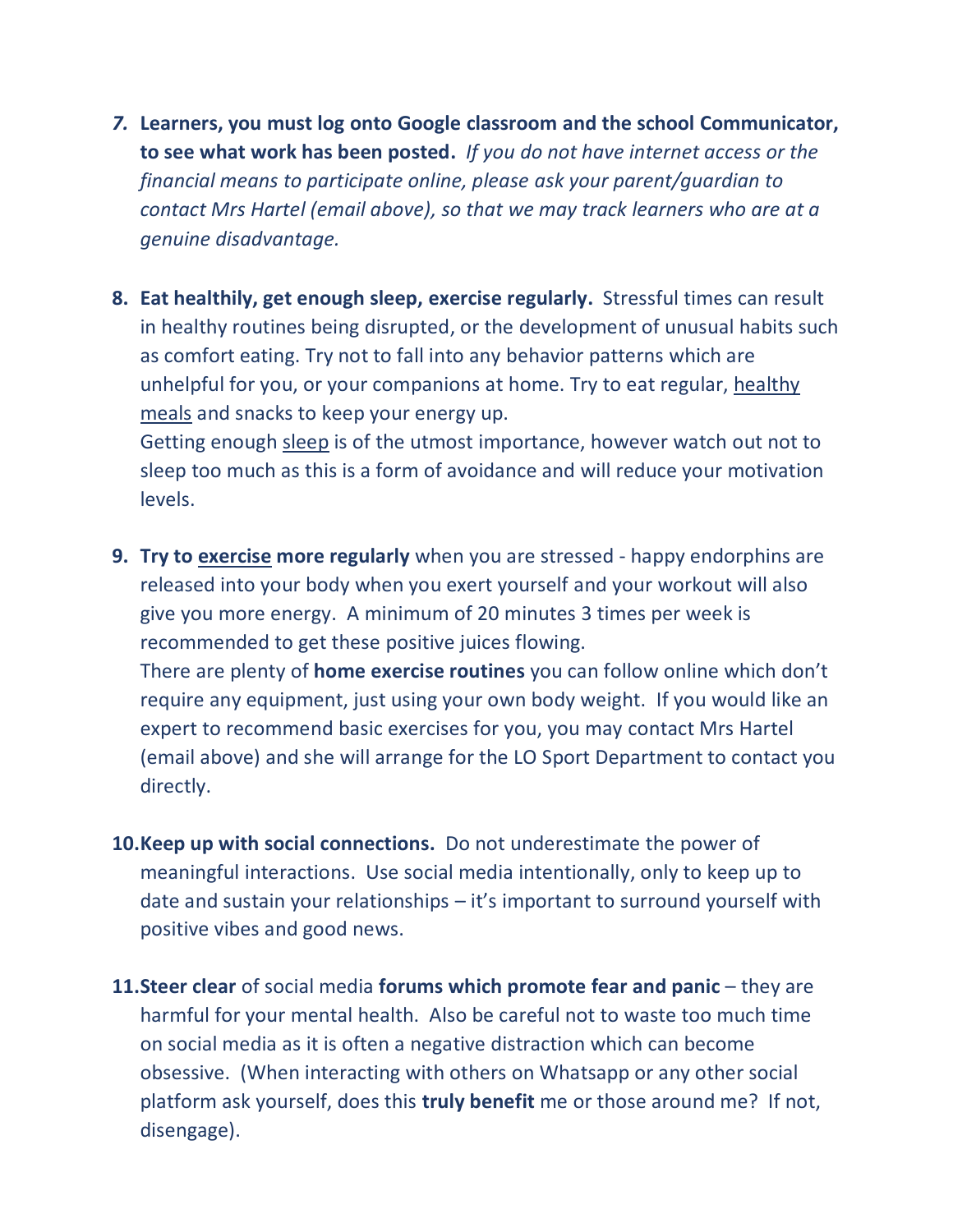- **12.**It is helpful to **allocate only a limited, specific amount of time** each day to being on your phone, tablet or laptop for social reasons. We would suggest a maximum of 2 hours – and stop at least an hour before bed to allow your mind to relax.
- **13.Ask for support if you need it!** Again, it is normal to feel 'not okay' at times. It's important to ask for help, whether it be from your family, friends or Counsellors (see below for telephonic & online support).
- **14.Think of others.** Every time you wash your hands, perhaps send out prayers/good energy for those who are less fortunate than you, who are experiencing extreme suffering during lockdown. Whilst washing quietly say, may all others be happy, may all others be healthy, may all others be safe, may all others live with ease.

We wish you all courage, loving kindness, good health and all the support from your family, friends and community that you may need during this unusual time.

Warm Regards,

**The EHS Counselling Department**

*-See Useful Resources below-*